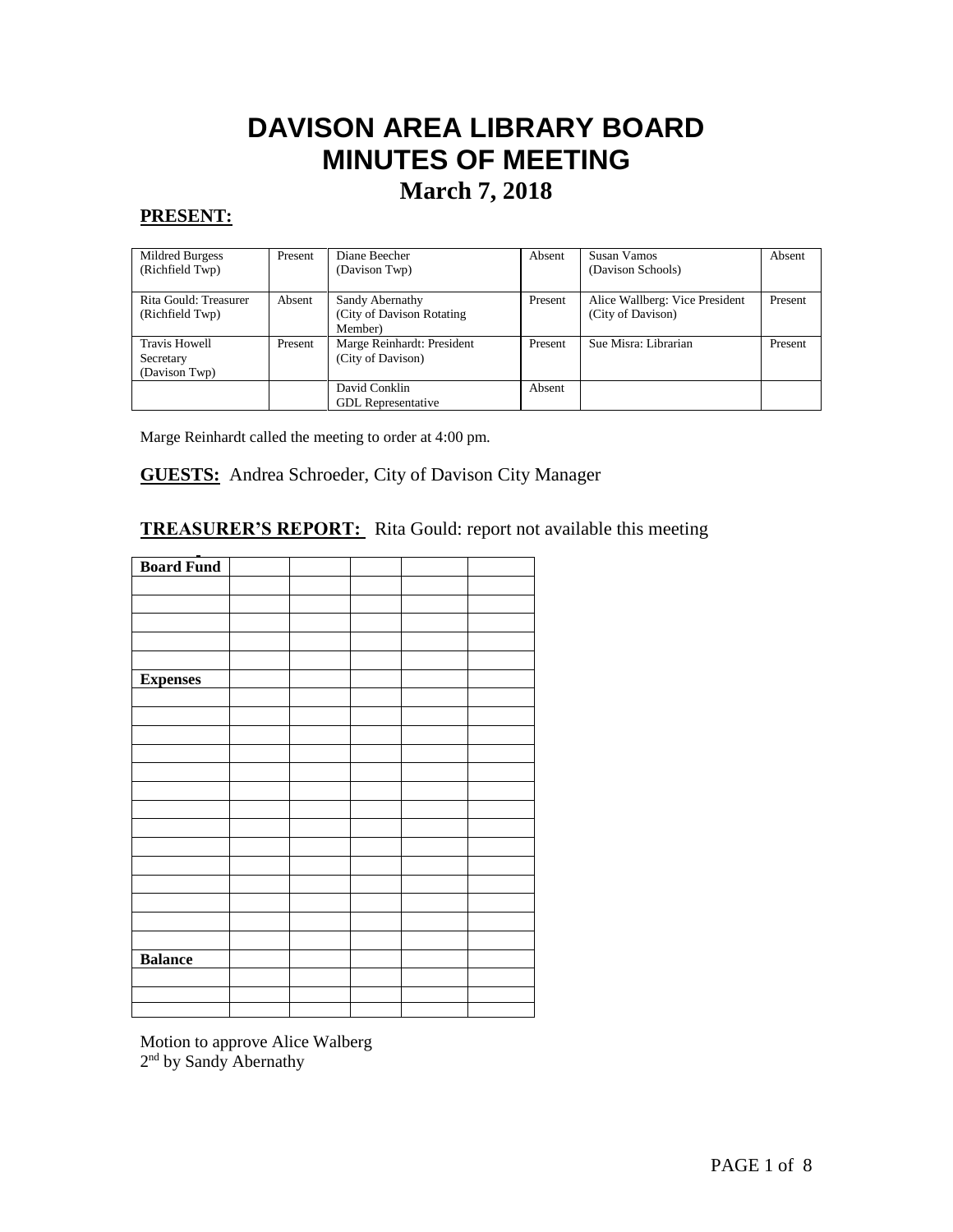#### **LIBRARIAN'S REPORT:** Head Librarian Sue Misra:

#### **Community Relations**:

We did not have a Board meeting in January as we did not have a quorum. The Sue McCann book cart is being stocked by me very frequently. The patrons love the book cart in the lobby. Marge comes in to empty the safe. Alice and Sandy have been coming in regularly to sort the donated books. Sue V. and James Wallberg have been bringing in empty boxes to store the donated books. The area in the back is getting full. Marge decided to stop taking donations at the end of February  $25<sup>th</sup>$ .

# **Library Operations**:

Our door counter for January was 9693 and February was 8281. We had 2447 self-checkout usage for January, and 1293 for February. We had 1327 hours of PC logins in January, 1189 in February. We had 312 WIFI logins for January and 246 WIFI logins for February.

The circulation statistics for January was 16,735, and 12,830 for February. The new patrons added in January were 156. In February we added 73 new patrons. Currently I have 3 volunteers that have been regularly volunteering at the Library. Thanks to Brian, Baylee and Randy for their time. Kathy Hoist volunteers occasionally.

We had the staff pick book display, Window display, Reading Challenge and Heart and Black History month book display, in January and February. Patrons checked out items from the displays. I have been ordering new books on I-Page and other catalogs like ABDO, Child's world & Johnny Appleseed. We have been getting huge incoming and outgoing deliveries. Our window display was done by Krystal with assistance from my awesome page staff. "There is always something to be thankful for" window display in January had 25 entries. The February window display was "One kind word can warm three winter months" had 24 entries.

Weeding lists were generated by Sheila very promptly. Thanks to Sheila for addressing to my requests. I had the Adult fiction, Junior Fiction, Biography, Large print and Teen fiction weeding lists which had a large number of items that had not circulated in a few years. The weeded items were given to the board for the book sale.

The Promed delivery damaged two new paperbacks that were in transit from GB to DA. I filed a complaint with RIDES.

Currently I have 3 volunteers and they have been helping shelve DVD's. I sent the updated volunteer list to Linnette on February 23rd.

Staff Recognition:

My page staff has been team players in January & February.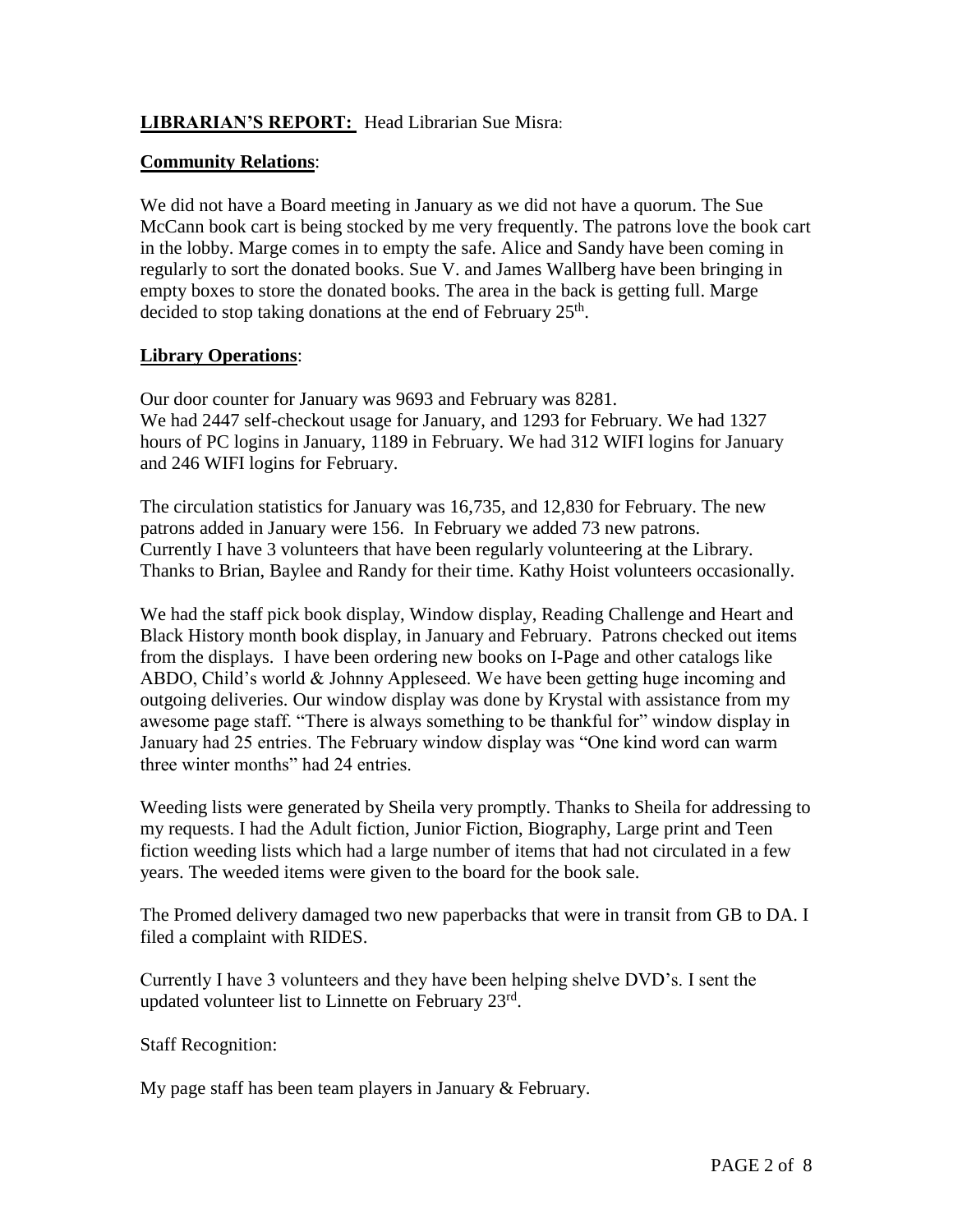#### **Equipment:**

We were having problems with the cordless phone at the circulation desk. I contacted Sheila and she replaced the unit on January 16th. Thanks to the IT department for taking care of the request.Windows needed to be activated on PAC # 3. It was notified.

#### **Physical Facilities**:

The Christmas decorations were taken down by Abby on January 3rd.

Patrick and Joel took down the outdoor Christmas decorations on January 8th.

DPW staff cleaned and salted the walkways and parking lot on January 12th.

They were on top of it all day.

Flame safe, checked all the fire extinguishers on the premises on January 18th.

We had water leak in the adult non-fiction section on February 21st. The carpeting was wet. DPW was informed of the leak and they were on top of it. The cleaning crew sprayed the area with anti-mold disinfectant on February 23rd.

#### **Groups:**

#### **Programs**:

The community Relations department has been sending us the posters and program flyers for the upcoming programs. I have been giving the bookmarks, Patron code of conduct and program flyers when I sign patrons for a new library card.

We had a group of residents from Brookdale Senior living come into the library on Friday, February 16<sup>th</sup>. It was "Random Acts of Kindness Day" and the residents gave the staff and patrons flowers. It was such a sweet gesture. #KindnessisAgeless cards were on the flower.

We had the staff pick book display, Window display and Reading challenge 2018 displays.

All the displays went very well and patrons checked out items from the displays.

Collection development is on-going in between circulation tasks.

We have been very busy on most days. I have been stocking the book sale cart in the lobby.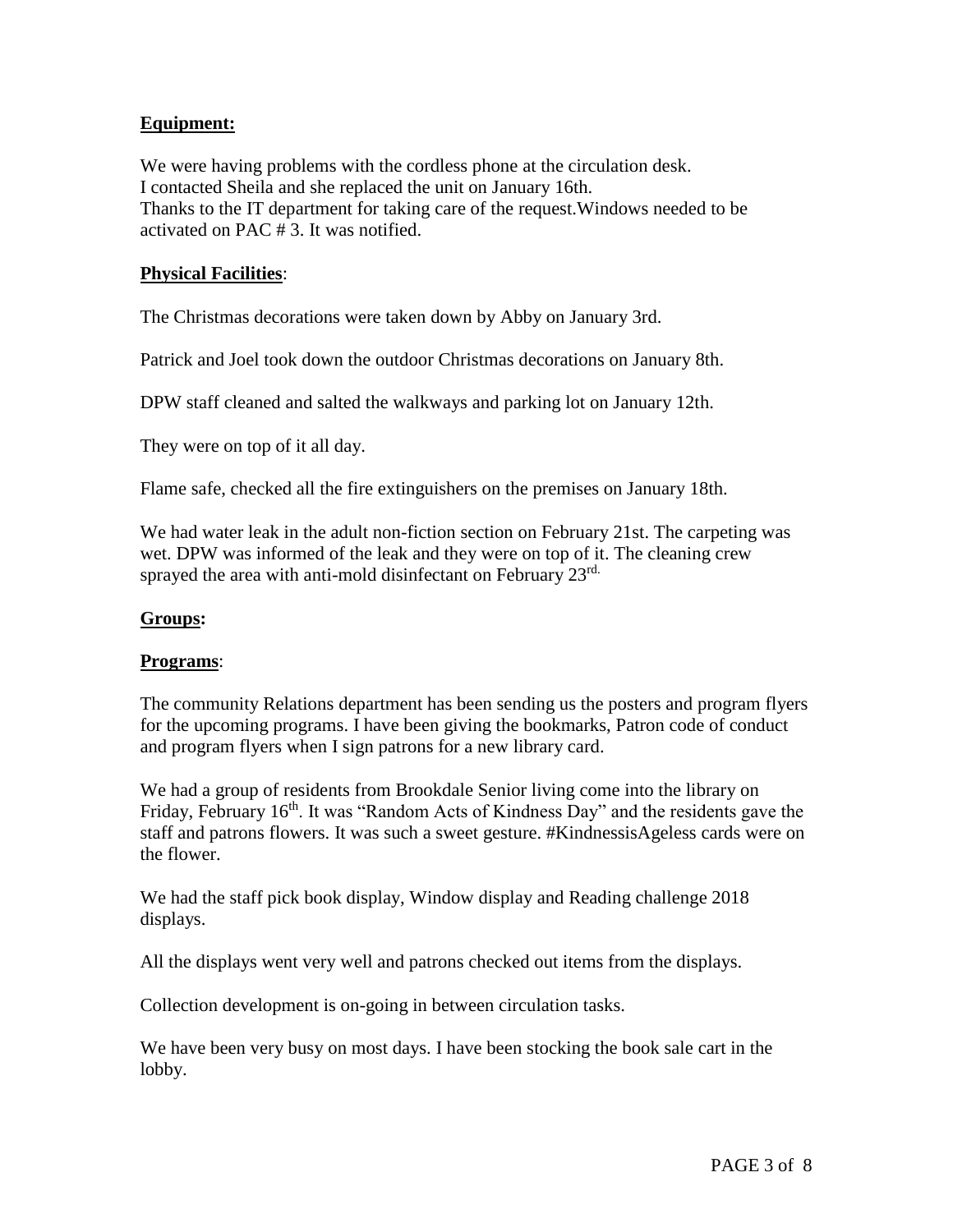I attended the Grant writing Workshop at GB on Wednesday January 17th.

It was an informative workshop and I got a good understanding on how to write grants.

Thanks to Mary for organizing this workshop. The presenter Phyllis Lewis was great.

I attended the webinar "How public libraries are graduating adults: caps, gowns & bright futures" on January 18th.

It was a good webinar.

Staples advantage, delivery driver damaged several reams from the box of copier paper.

I contacted customer service on January 19th they sent a replacement box and picked up the damaged box on January 22nd.

We received the first shipment of 1040-EZ tax forms on January 30th.

The branch closed early on January 29th due to bad weather.

We have a new temporary page that started on January 30th.

Thanks to Jerilyn for updating the employment posters on January 30th.

#### **Weeding Projects**:

The total number of items weeded in January was 655.

10 feature film DVD's were transferred to branches that did not have a copy.

2 NF titles were transferred to BP and 5 fiction titles were transferred to HQ.

The 2017 Polk directories were adopted by Mount Morris.

In February, I weeded easies, biographies and college prep books. Some of the weeded items were given to the board for the book sale.

The total number of items weeded in February was approximately 125.

I attended the Diversity meeting at GB on Thursday February  $1<sup>st</sup>$ . We brainstormed some cool ideas.

I sent a staff requisition form on February  $7<sup>th</sup>$  to replace my page Madeleine.

On Wednesday, February 7th I attended "Understanding your relationship with friends & local municipalities" presented by Dave. It was an informational meeting.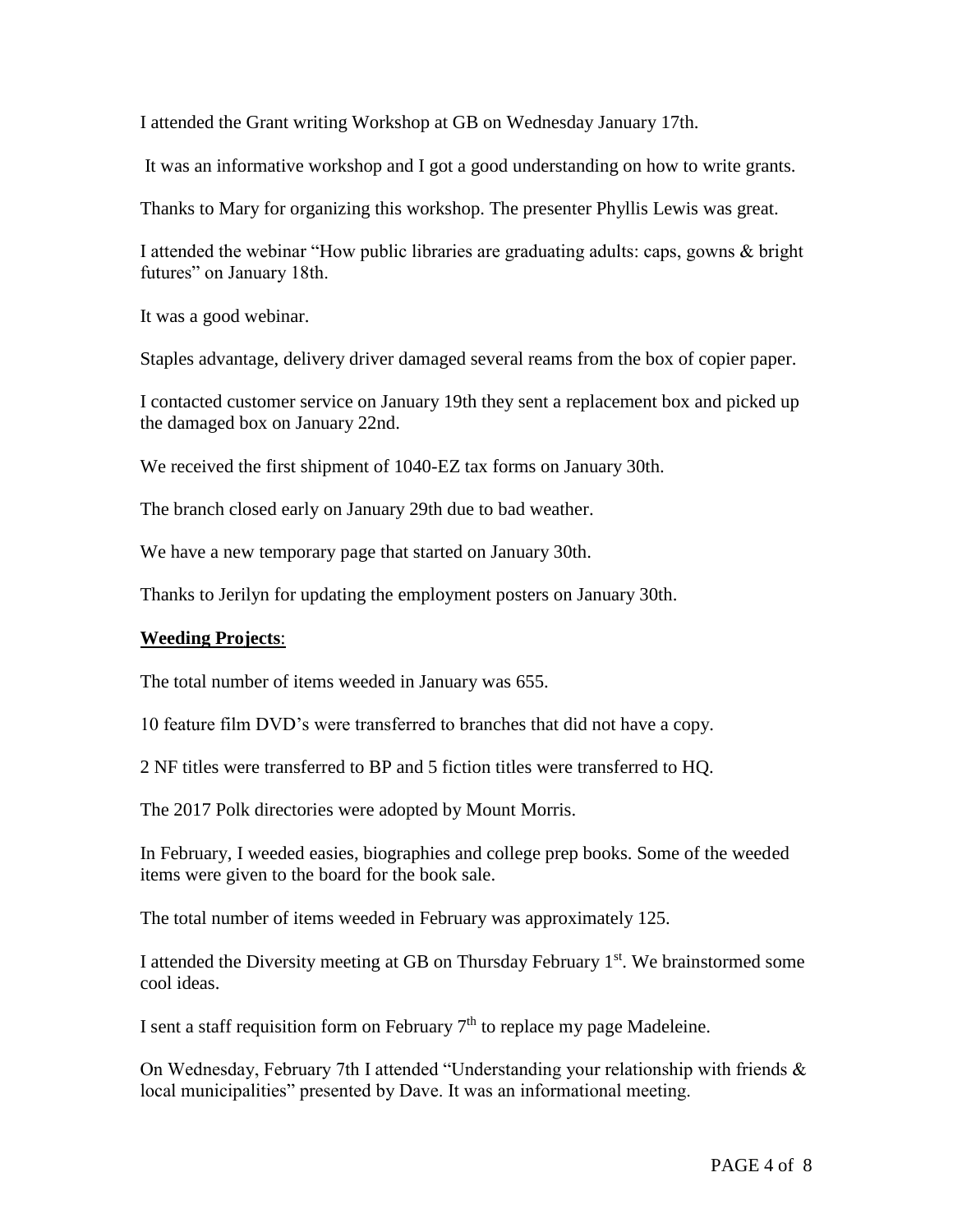Ready to Read Michigan informational materials, with books, bookmarks and posters were received this month. 2 copies of the book "I got the Rhythm" were sent to HQ-TS for cataloging for the collection.

The branch closed early on February 9th due to inclement weather.

Julie took care of the lost and found box and the unwanted items were dropped off at Salvation Army by my page Teresa F. Julie has been bringing padded mailers from GB to DA.

We have been receiving shipments of federal tax forms this month. We also received the state tax forms on February  $13<sup>th</sup>$ .

Julie went through the Easy reader section and pulled out damaged items on February  $14<sup>th</sup>$ . I withdrew them and reordered popular titles.

Page interviews were scheduled for 3 candidates on February 15<sup>th</sup>.

A new page and a temporary page were hired this month. 2 pages were promoted to Library Assistants in February and March. Patrick was hired as a temporary Library Assistant.

Michael fixed the molding that was coming apart on the bulletin board in the staff room.

Abigail, Madeline, Krystal and Baylee worked on the bulletin board for February and March on Saturday, February 17th. They did an excellent job.

Marge has notified me to stop taking book donations at the end of February  $25<sup>th</sup>$ .

Patrick has been in charge of updating the marquee signs. He does an excellent job.

The community Relations department has been sending us the posters and program flyers for our upcoming programs.

I attended the GDL-U "HR Sticky situations" at GB on Tuesday February 20th. Jerilyn did a great job educating all of us.

We received the spring 2018 program guide on February  $22<sup>nd</sup>$  from the Community Relations department. The new guides along with the posters and flyers for the upcoming programs were set out for the patrons.

I sent empty delivery boxes with Vaughn on February 23rd.

Bob has re-ordered replacement series titles that have been missing from my collection. Thanks to Bob for ordering the titles.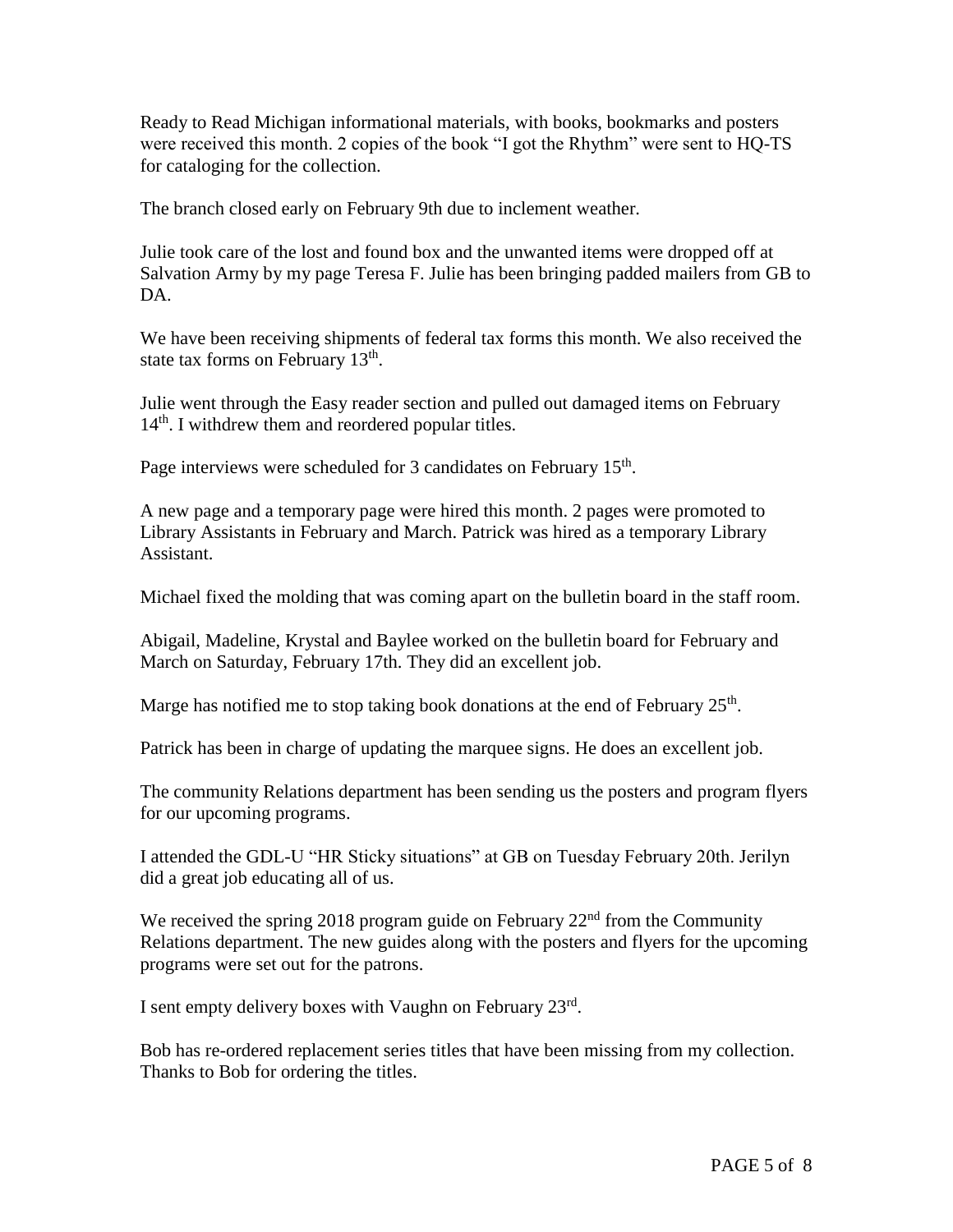I was privileged to attend the MLA Leadership Academy on February  $26<sup>th</sup>$  & February  $27<sup>th</sup>$ . It was a great workshop with awesome speakers.

We received Michigan Campground 2018 directories on February 28<sup>th</sup>. They have been set out in the lobby for patrons.

I have been sending out IRS tax forms and booklets to branches that ran out.

#### **EVENTS**

Programs: Our Story time with Miss Marcia started on January 8th and ends on February 26th.

We did not have story time on January 15th as we were closed for MLK Day.

January 8th, Story time with Miss Marcia @ 9:30 we had 5 adults and 5 kids.

January 8th, Story time with Miss Marcia @ 10:30 we had 8 adults and 13 kids.

January 20th, we had the Intro to Tinkercad with Ryan T.

It was a well-received program with 6 adults and 6 kids. Ryan did a great job with the patrons.

January 22nd, Story time with Miss Marcia @ 9:30 we had 6 adults and 9 kids.

January 22nd, Story time with Miss Marcia @ 10:30 we had 7 adults and 11 kids.

January 29th, Story time with Miss Marcia @ 9:30 we had 3 adults and 3 kids.

January 29th, Story time with Miss Marcia @ 10:30 we had 5 adults and 7 kids.

February  $5<sup>th</sup>$ , Story time with Miss Marcia @ 9:30 we had 4 adults and 6 kids.

February  $5<sup>th</sup>$ , Story time with Miss Marcia @ 10:30 we had 7 adults and 10 kids.

February 12th, Story time with Miss Marcia @ 9:30 we had 2 adults and 2 kids.

February 12th, Story time with Miss Marcia @ 10:30 we had 14 adults and 21 kids.

February 19th, Story time with Miss Marcia @ 9:30 we had 6 adults and 8 kids.

February 19th, Story time with Miss Marcia @ 10:30 we had 12 adults and 21 kids.

February  $26<sup>th</sup>$ , Story time with Miss Marcia @ 9:30 we had 4 adults and 3 kids.

February  $26<sup>th</sup>$ , Story time with Miss Marcia @ 10:30 we had 9 adults and 15 kids.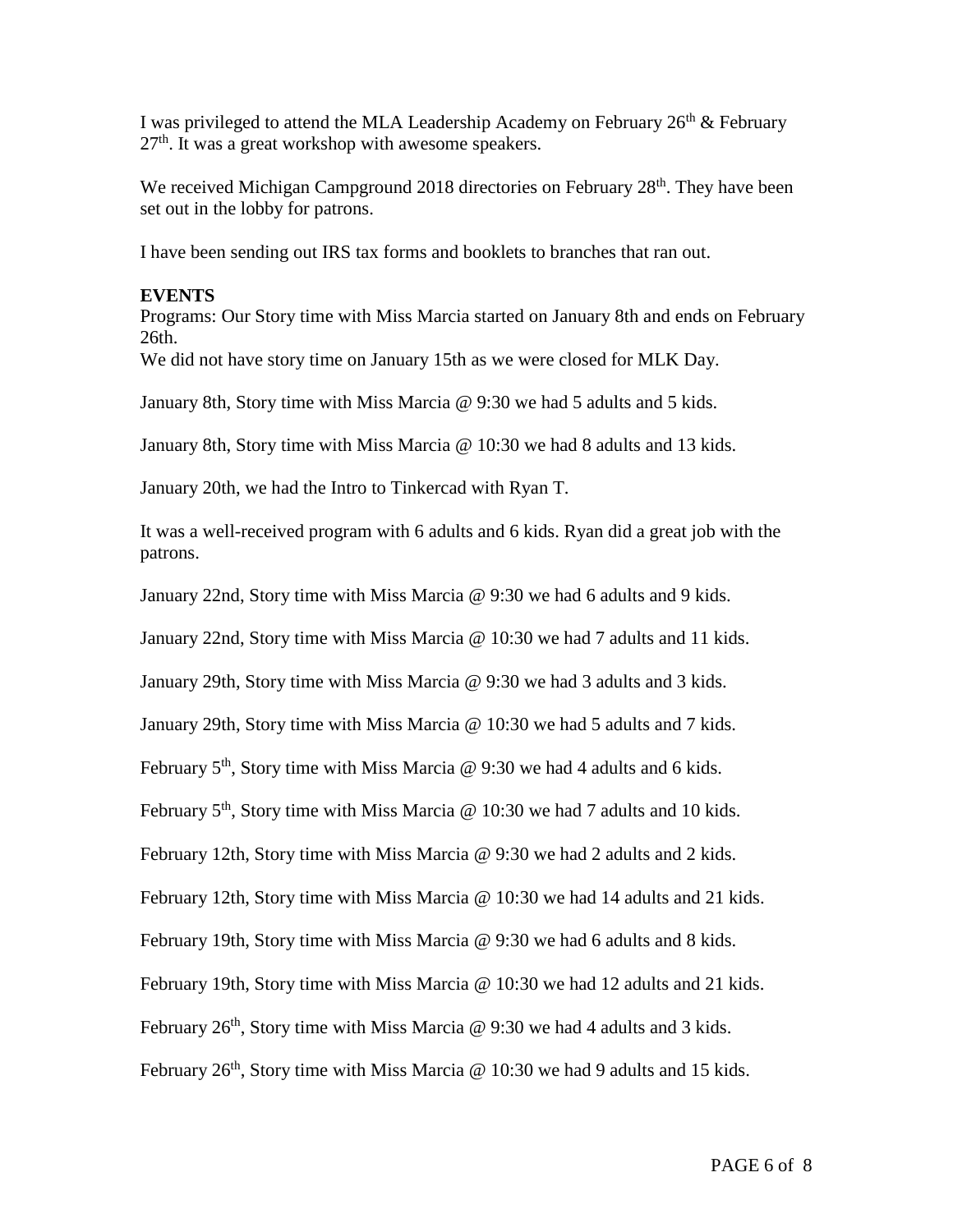Genesee County Health Department had a table set up on February  $5<sup>th</sup>$ . We had a good turnout. The GCHD staff handed out informational items to the patrons and kids.

# **Outreach:**

#### **Suggestions & Comments:**

I received this email from Central Michigan University on 2/19/18

Greetings from the Department of Counseling and Special Education at Central Michigan University! We are writing to thank you for the excellence of disability representation in the Davison Library shelf collections! In a student-conducted catalog analysis of sixtyfive public libraries in the Flint and Tri-Cities region, Davison Area Library was shown to have one of the highest numbers of target books on its shelves. These books are from a list of recommended children's and young adult literature compiled from sources that recognize positive disability representation (see links below). We truly appreciate the impact that access to books about people with disabilities and different abilities can have in the lives of your patrons. Thank you so much!

We are hoping to gain a better understanding of the presence and growth of diverse representation in library collections. We would love to have your perspective as a regional leader in the issue of disability representation! As an expression of our gratitude for what we see in your collections and for your willingness to contribute to the conversation, we would like to buy a copy of one of the recent award-winners from our list for your shelves.

**GDL Report:** reported by David Conklin (report not available at this meeting)

**Davison School District:** Presented by Susan Vamos

#### **OLD BUSINESS:**

#### **NEW BUSINESS:**

- Alice has ordered flowers to be planted in the spring
- Approved moving our meetings to the second Wednesday of the Month
	- Will be updating bylaws to show this change
- Approved increasing the prince of non-fiction, hardback and cookbooks for the book sales to \$1
- Talked with Andrea Schroeder about possibly looking for grants in 2019 for a new sign
	- Andrea will also be looking into the sign ordinance to let us know
- Pete the Cat search going on in the Library for kids (receive a free book)
- Introduction of new member Sandy Abernathy